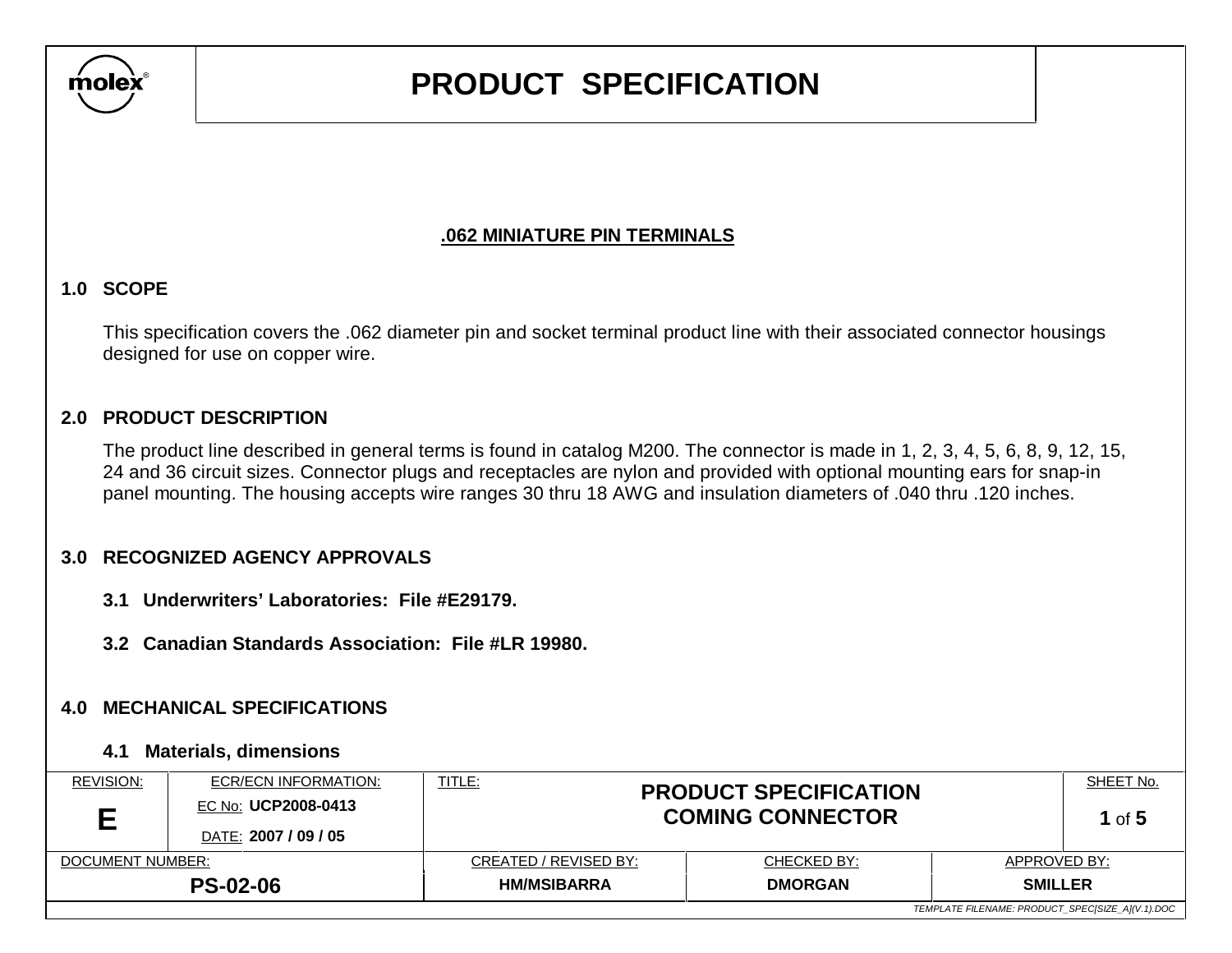

| Circuits (a) |  |      |                    |                   |                              |                   |        |                |        |      |            |      |                                                                                                            |      |           |      |                                        |     |                     | 12      |              | 15(b)        |     | 24                  |     | 36(c)                                  |
|--------------|--|------|--------------------|-------------------|------------------------------|-------------------|--------|----------------|--------|------|------------|------|------------------------------------------------------------------------------------------------------------|------|-----------|------|----------------------------------------|-----|---------------------|---------|--------------|--------------|-----|---------------------|-----|----------------------------------------|
| RECEPTACLE   |  |      | 1625-1             |                   | 1625-2                       |                   | 1625-3 |                | 1625-4 |      | 2004       |      | 1625-5                                                                                                     |      | 1625-6    |      | 1649                                   |     | 1625-9              | 1625-12 |              | 1625-15      |     | 1625-24             |     | 1772                                   |
|              |  |      |                    |                   |                              |                   |        |                |        |      |            |      |                                                                                                            |      |           |      |                                        |     |                     |         |              |              |     |                     |     |                                        |
|              |  |      | N/A N/A            |                   | .265.318                     | .265              | .318   | .260           | .312   | .400 | .465       | .265 | .318                                                                                                       | .505 | .607      |      | .330 N/A .552 .615 .563                |     |                     |         |              |              |     |                     |     | .614 .563 .614 .715 .765 .707 .825     |
| B            |  |      |                    | $N/A$ $N/A$ .505  | .609                         | .650              | .754   | .785           | .865   | .506 | .615       |      | .940 1.044 .552 .615 1.715 N/A .650 .752 .795                                                              |      |           |      |                                        |     |                     |         |              |              |     |                     |     | 903 .934 1.042 1.079 1.182 1.677 1.795 |
|              |  |      |                    | $N/A$ $N/A$ $N/A$ |                              | $.295$ N/A $.295$ |        | .207           | .292   |      | $N/A$ .537 |      | N/A .305 N/A .600 .310 .268 .530 .530 .530                                                                 |      |           |      |                                        |     |                     |         | .530 .527    | .550         |     | .665 .693 .855      |     | .802                                   |
| n            |  |      | .781 .750          | .781              | .750                         | .781              | .750   | .781           | .750   | .750 | .750       | .781 | .750                                                                                                       | .781 |           |      | 750 .781 .750 .750 .750 .751 .750 .751 |     |                     |         |              |              |     | .750 .750 .750 .781 |     | .750                                   |
|              |  | Dia. |                    |                   | .192 N/A .192 .295 .192 .295 |                   |        | .192.297       |        | .339 | .537       |      | .192 .305                                                                                                  |      |           |      | 489 .592 .494 .592 .489 .592 .489 .597 |     |                     |         |              | .590         |     | .634.742            |     | .689 .802                              |
|              |  | N/A  | .298<br>Dia.       |                   | .340.443                     | .485              | .588   | $.630.$ $.734$ |        |      |            |      | 1.618 1.627 1.508 1.618 1.618 770 770 787. 787. 889. 1.595 1.595 1.595. 489. 757. 757. 757. 339. 775. 339. |      |           |      |                                        |     |                     |         |              |              |     |                     |     |                                        |
|              |  |      | $N/A$ $N/A$        | .395              | .375                         | .395              | .375   | .395           | .375   | .370 | .350       | .395 | .375                                                                                                       |      | .395 .395 | .395 |                                        |     | .375 .395 .375 .395 |         |              | .375 395 375 |     | .370 .350 395       |     | 375 i                                  |
|              |  |      | $N/A$ $N/A$        | .188              | .188                         | .188              | .188   | .188           | .188   | .250 | .250       | .188 | .188                                                                                                       |      |           |      |                                        |     |                     |         |              |              |     |                     |     |                                        |
|              |  |      | $N/A$ .200<br>Dia. |                   |                              |                   |        |                |        |      |            |      | N/A .348 N/A .488 N/A .635 N/A .349 N/A .780 N/A .345 N/A 1.505 N/A 490 N/A .635 N/A A774 N/A .488 N/A AVA |      |           |      |                                        |     |                     |         |              |              |     |                     |     |                                        |
|              |  |      | $N/A$ $N/A$        | .21               |                              | .21               | .21    | .21            | .21    | .21  | .21        | .21  | .21                                                                                                        | .21  | .21       | .21  | .21                                    | .21 | $.21-.21$           | .21     | $.21 \t .21$ |              | .21 | $-21$               | .21 | 21                                     |

4.1.1 Standard .062" molded nylon connectors .145 inch center to center spacings

Available with strain relief 1815: Collar dia. .230"- Part 15-04-0201; .342"- Part 1504-0206; .280"- Part 15-04-0208. -Available with strain relief 1864: Collar dia. .415" - Part 15-04-0202; .500" - Part 15-04-0203. Dimensions C to J are included for reference only. Dimensions subject to nominal variations. N/A - Not available or not applicable.

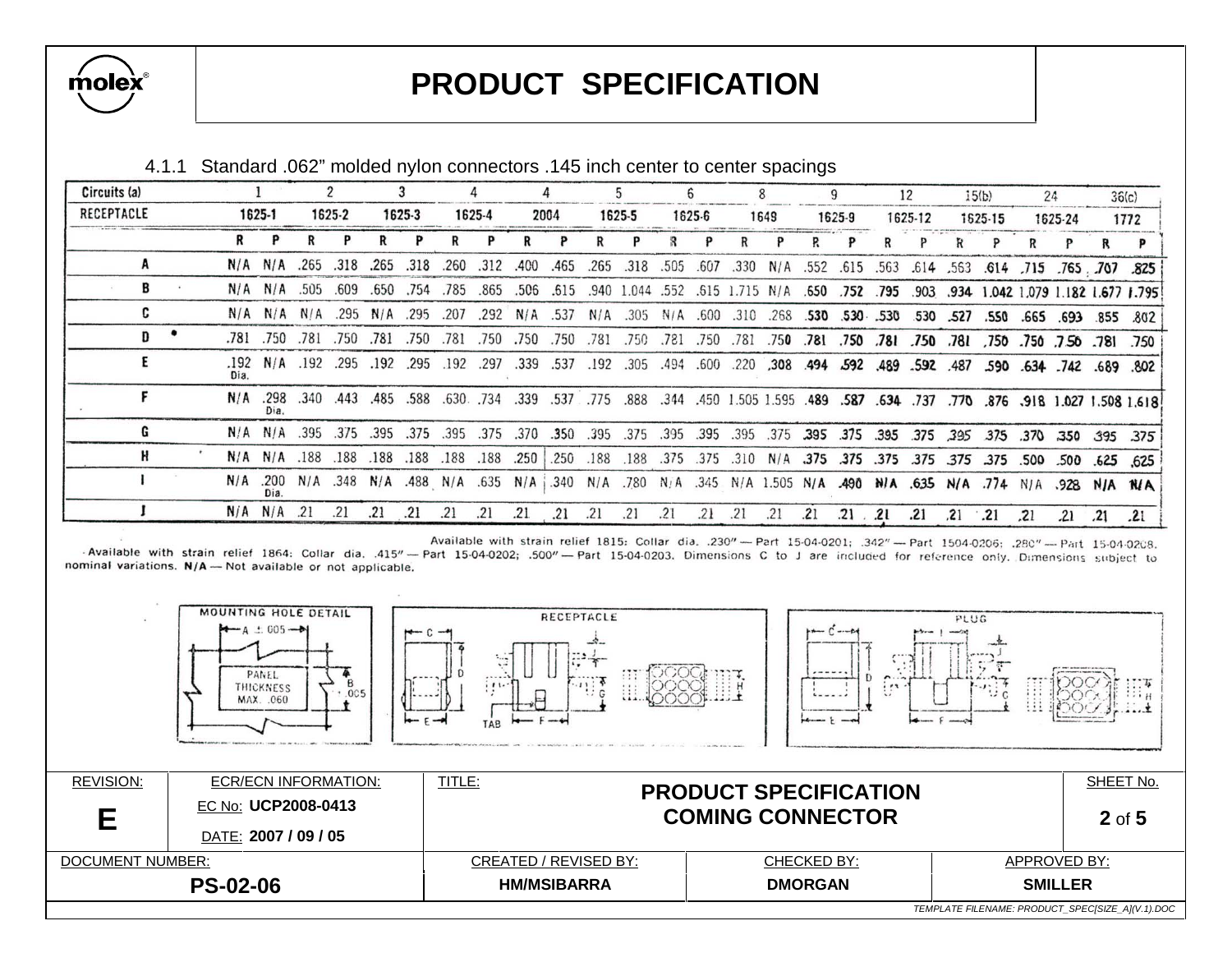

- 4.1.2 Terminals: Refer to sales drawing 02-06-\* (SD-1560 Series)
- **4.2 Temperature Rise: Maximum Temperature rise is 30ºC for all connector assemblies when used at their maximum rated current (Underwriters' Laboratories requirement).**

### **4.3 Temperature:**

- 4.3.1 Operating Temperature: -40ºC to +105ºC
- 4.3.2 Non-operating Temperature: -30ºC to +60ºC

### **4.4 Humidity**

- 4.4.1 Test Method exposure shall be 96 hours with a 95% to 100% relative humidity and a temperature of 100<sup>°</sup>  $\pm$  5% F. A one ampere current shall be placed through a male/female assembly within one hour after removing from the Humidity Chamber (18 AWG stranded wire).
- 4.4.2 Requirement the maximum MV drop across both terminals shall be 15 MV. The probe should be placed on the wire approximately 1" from the crimp barrel.

### **4.5 Engage/Disengage forces for standard terminal (.008 stock 70/30 brass):**

#### 4.5.1 Plug and Receptacle Connector

|        |            | AVG. SINGLE CIRCUIT FORCES: |  |  |  |  |  |  |  |  |  |
|--------|------------|-----------------------------|--|--|--|--|--|--|--|--|--|
| No. of |            |                             |  |  |  |  |  |  |  |  |  |
| Cycles | Engage     | Disengage                   |  |  |  |  |  |  |  |  |  |
| 1st    | $2.0$ lbs. | $1.8$ lbs.                  |  |  |  |  |  |  |  |  |  |
| 10th   | $1.3$ lbs. | $1.0$ lbs.                  |  |  |  |  |  |  |  |  |  |

| REVISION:        | ECR/ECN INFORMATION:<br><b>EC No: UCP2008-0413</b><br>DATE: 2007 / 09 / 05 | <b>TITLE:</b><br><b>PRODUCT SPECIFICATION</b><br><b>COMING CONNECTOR</b> | SHEET No.<br>$3$ of $5$       |                                                  |  |
|------------------|----------------------------------------------------------------------------|--------------------------------------------------------------------------|-------------------------------|--------------------------------------------------|--|
| DOCUMENT NUMBER: | <b>PS-02-06</b>                                                            | CREATED / REVISED BY:<br><b>HM/MSIBARRA</b>                              | CHECKED BY:<br><b>DMORGAN</b> | APPROVED BY:<br><b>SMILLER</b>                   |  |
|                  |                                                                            |                                                                          |                               | TEMPLATE FILENAME: PRODUCT SPECISIZE AI(V.1).DOC |  |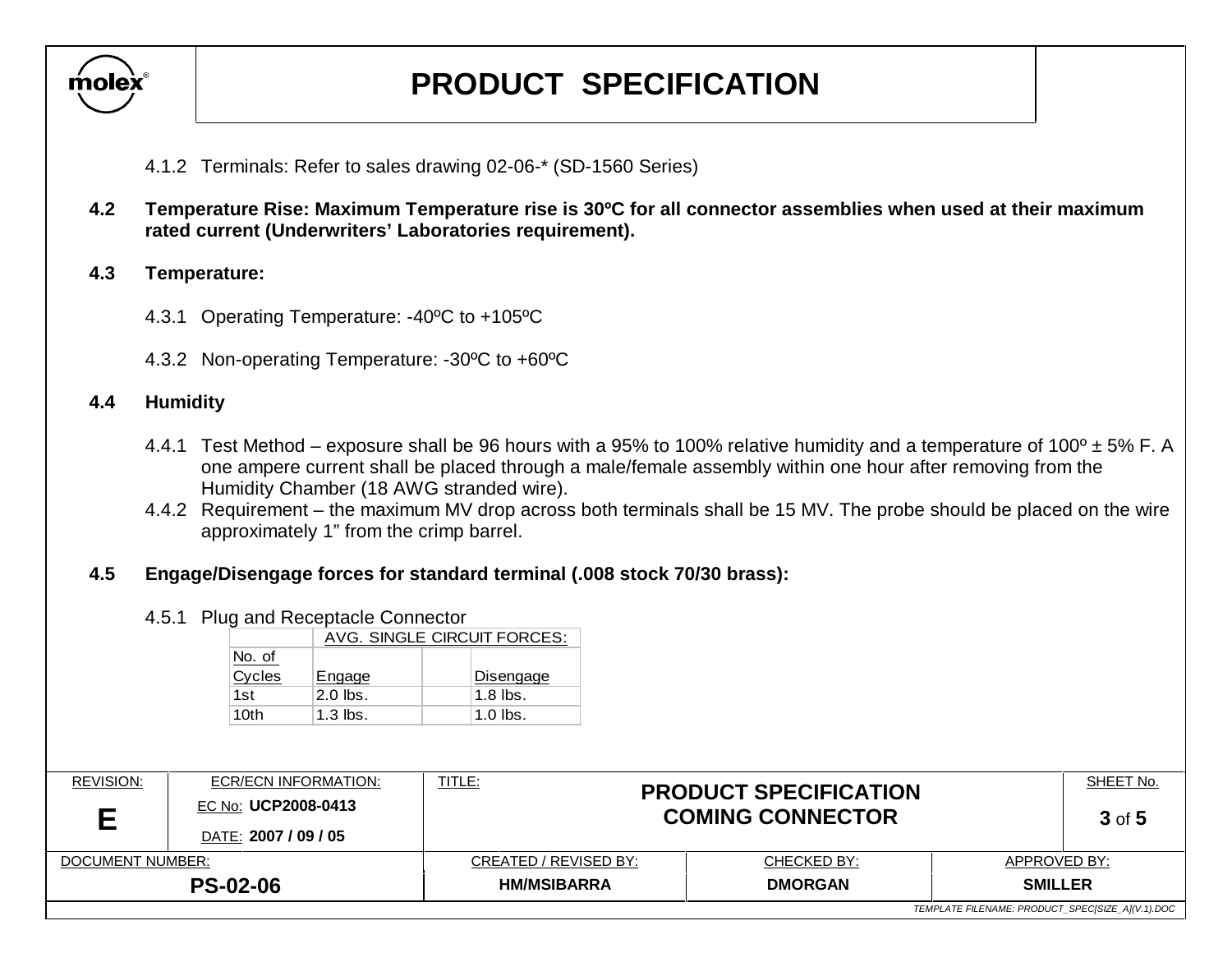

#### 4.5.2 Terminal Insertion and Retention in Connector Housing

|                 | <b>INSERTION</b> | RETENTION                          |
|-----------------|------------------|------------------------------------|
| Male and Female | $2.5$ lbs.       | 20 lbs. min. using 18 AWG (by wire |
|                 |                  | pull test method)                  |

### **4.6 Terminal crimp strength – minimum pull out force in pounds is given in the following table for various wire sizes (AWG)**

| <b>WIRE GAGE</b><br>_____              | u        | ററ<br>$\sim$ | nr<br>-- | $2^{\prime}$ | ገር<br>$\sim$ | റ<br>$\sim$ | n r<br>υu |
|----------------------------------------|----------|--------------|----------|--------------|--------------|-------------|-----------|
| <b>OUT FORCE (LBS.)</b><br><b>PULL</b> | חר<br>-- |              | יי       |              |              |             |           |

## **5.0 ELECTRICAL SPECIFICATIONS**

#### **5.1 Rated Voltage, currents**

 **5.1.1** Initial resistance thru 2 adjacent terminals is 2 milliohms.

| Circuits (a)                                     |  |                      |                             | 3          |                                                                              |                              |                                  |        |            |                                                         |                                                        |                                  |              |                                                        |
|--------------------------------------------------|--|----------------------|-----------------------------|------------|------------------------------------------------------------------------------|------------------------------|----------------------------------|--------|------------|---------------------------------------------------------|--------------------------------------------------------|----------------------------------|--------------|--------------------------------------------------------|
|                                                  |  |                      | $\overline{c}$              |            | 4                                                                            | 4                            | 5                                | 6      | 8          | 9                                                       | 12                                                     | 15(b)                            | 24           | 36(c)                                                  |
| RECEPTACLE                                       |  | 1625-1               | 1625-2                      | 1625-3     | 1625-4                                                                       | 2004                         | 1625-5                           | 1625-6 | 1649       | 1525-9                                                  | 1625-12                                                | 1625-15                          | 1625-24      | 1772                                                   |
| Max. Amp.                                        |  | 5                    | 5                           | 5          | 5                                                                            | 5                            | 5                                | $5 -$  | 5          | 5                                                       | 5                                                      | 5                                | 4            | 4                                                      |
| Max. Volts                                       |  | 250                  | 250                         | 250        | 250                                                                          | 250                          | 250                              | 250    | 250        | 250                                                     | 250                                                    | 250                              | 250          | 250                                                    |
| <b>Holding Tabs Only</b>                         |  | 03-06-1011           |                             |            | 03-06-1023 03-06-1032 03-06-1042 03-06-1044 03-06-1056 03-06-1062            |                              |                                  |        | N/A        |                                                         | 03-06-1092 03-06-1122 03-06-1152 03-06-1242 03-06-1362 |                                  |              |                                                        |
| WITH EARS AND TABS                               |  | N/A                  |                             |            | 03-06-1022 03-06-1031 03-06-1041 03-06-1043 03-06-1055 03-06-1061            |                              |                                  |        | 03.06-1081 |                                                         | $03.06 - 109103.06 - 1121$                             | 03.06.1151 03.06.1241 03.06.1361 |              |                                                        |
|                                                  |  |                      |                             |            |                                                                              |                              |                                  |        |            |                                                         |                                                        |                                  |              |                                                        |
| <b>PLUG</b>                                      |  | 212                  |                             |            |                                                                              |                              |                                  |        |            |                                                         |                                                        |                                  |              |                                                        |
| Max. Amp                                         |  | 5                    | 5                           | 5          | 5                                                                            | 5                            | 5                                | 5      | 5          | 5                                                       | 5                                                      | 5                                | 4            | 4                                                      |
| Max. Volts                                       |  | 250                  | 250                         | 250        | 250                                                                          | 250                          | 250                              | 250    | 250        | 250                                                     | 250                                                    | 250                              | 250          | 250                                                    |
| With Mounting Ears Only                          |  | N/A                  | 03.06.2022                  | 03.06.2031 | 03/06/2041                                                                   |                              | 03.06.2043 03.06.2054 03.05.2062 |        | N/A        | 03.06.2091                                              | 03.06.2121                                             | 03.06.2151                       | 03.06.224    | D3.06.2361                                             |
| Without Mounting EARS                            |  | 03.06.2011           |                             |            | 03.06.2023 03.06.2032 03.06.2042 03.06.2044 03.06.2055 03.06.2061 03.06.2081 |                              |                                  |        |            |                                                         |                                                        |                                  |              | 03.06.2092 03.06.2122 03.06.2152 03.06.2242 03.06.2362 |
| <b>REVISION:</b>                                 |  |                      | <b>ECR/ECN INFORMATION:</b> |            | TITLE:                                                                       |                              |                                  |        |            |                                                         |                                                        |                                  |              | SHEET No.                                              |
| EC No: UCP2008-0413<br>Е                         |  |                      |                             |            |                                                                              |                              |                                  |        |            | <b>PRODUCT SPECIFICATION</b><br><b>COMING CONNECTOR</b> |                                                        |                                  |              | 4 of 5                                                 |
|                                                  |  | DATE: 2007 / 09 / 05 |                             |            |                                                                              |                              |                                  |        |            |                                                         |                                                        |                                  |              |                                                        |
| <b>DOCUMENT NUMBER:</b>                          |  |                      |                             |            |                                                                              | <b>CREATED / REVISED BY:</b> |                                  |        |            | <b>CHECKED BY:</b>                                      |                                                        |                                  | APPROVED BY: |                                                        |
| <b>PS-02-06</b>                                  |  |                      |                             |            | <b>HM/MSIBARRA</b><br><b>DMORGAN</b><br><b>SMILLER</b>                       |                              |                                  |        |            |                                                         |                                                        |                                  |              |                                                        |
| TEMPLATE FILENAME: PRODUCT_SPEC[SIZE_A](V.1).DOC |  |                      |                             |            |                                                                              |                              |                                  |        |            |                                                         |                                                        |                                  |              |                                                        |